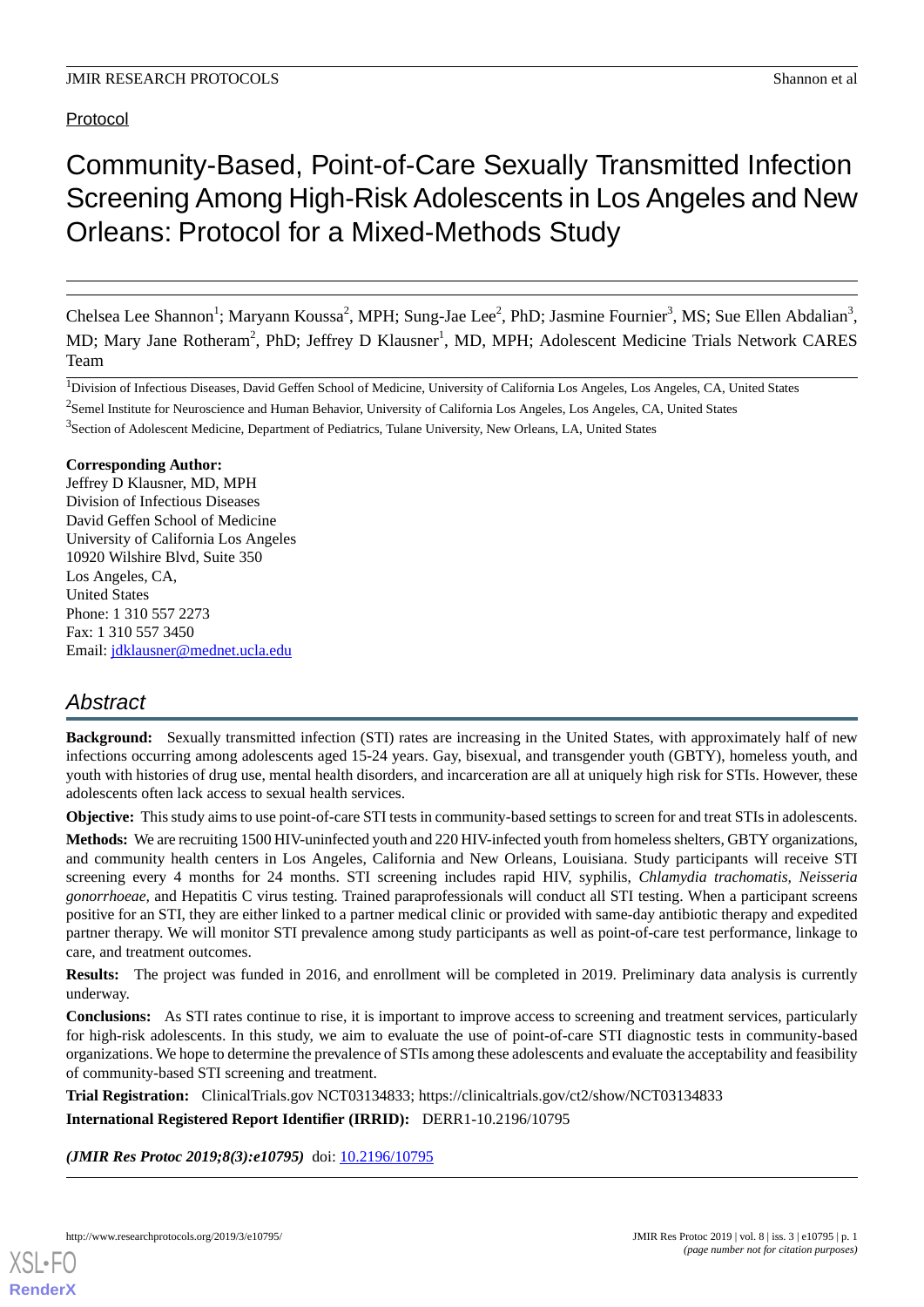#### **KEYWORDS**

sexually transmitted infections; adolescents; point-of-care testing

## *Introduction*

There are approximately 20 million new sexually transmitted infections (STIs) every year in the United States. Half of these infections occur among adolescents aged 15-24 years [\[1](#page-7-0)]. STI rates have been steadily increasing over the past few years, with adolescent rates of *Chlamydia trachomatis* (CT) infection, *Neisseria gonorrhoeae* (NG) infection, and syphilis infection on the rise [\(Figure 1\)](#page-1-0)  $[2,3]$  $[2,3]$  $[2,3]$  $[2,3]$ .

Adolescents are at particularly high risk for STIs due to a combination of behavioral, biological, and social factors. Behaviorally, adolescents are more likely to engage in higher-risk sexual behaviors such as concurrent partners or sex without a condom. Biologically, adolescent females are often more susceptible than adult women to contracting an infection if exposed [[2](#page-7-1),[4\]](#page-7-3). Socially, adolescents often lack access to sexual health services or do not pursue STI testing due to confidentiality concerns [\[5\]](#page-7-4).

STI prevalence is highest in the southern and western United States, with black and Latino adolescents at particularly high risk [\[2](#page-7-1)]. Social and geographic differences in STI prevalence are likely due to systemic inequalities leading to limited access to sexual health services and reduced rates of STI screening [[6\]](#page-7-5). The stigma surrounding sexual health may also contribute to reduced screening uptake. Gay, bisexual male, and transgender female youth are at an increased risk for STIs due to a combination of risk factors, such as condomless sex, concurrent partners, and sex with older partners [\[2](#page-7-1)]. Receptive anal intercourse also has a higher STI transmissibility than other forms of intercourse. Among gay, bisexual, and transgender youth (GBTY), parental rejection, stigma, discrimination by peers, and increased stress associated with being a member of a minority, whether that minority status comes from race, ethnicity, socioeconomic status, or sexual orientation, may increase sexual risk-taking behaviors and STI rates. Finally, several studies have shown that homelessness, a history of incarceration, and illicit drug use are also associated with increased STI risk in adolescents [\[7-](#page-7-6)[9\]](#page-7-7). Reduced access to sexual health services, high levels of stigma, and increased rates of risk-taking behaviors may all contribute to lower rates of screening and higher prevalence of STIs in these populations.

It is critical to diagnose and treat adolescent STIs for a number of reasons. Left untreated, many STIs can lead to long-term health consequences. Bacterial STIs such as CT and NG may lead to reproductive system damage, while syphilis can cause serious neurological damage [[10-](#page-7-8)[12](#page-7-9)]. Viral STIs such as human papillomavirus, herpes simplex virus, and hepatitis C virus (HCV) can cause cancer, genital blisters, and liver failure, respectively [\[13](#page-7-10)[-15](#page-7-11)]. Furthermore, STIs increase the risk of acquiring HIV infection 3-fold to 5-fold [[16\]](#page-7-12).

Fortunately, diagnostic tests are available for many STIs. Specifically, rapid diagnostic tests create a new opportunity to screen for and treat STIs in community-based settings previously unequipped to offer testing services [\[17](#page-7-13)[-19](#page-8-0)]. As these tests become more readily available, it is important to understand their effectiveness in diagnosing and treating STIs in high-risk adolescent populations. By understanding this, we can better evaluate if rapid STI testing in community-based settings may help improve access to sexual health services, reduce stigma, and prevent confidentiality concerns among key high-risk populations.

<span id="page-1-0"></span>**Figure 1.** *Chlamydia trachomatis* (CT) and *Neisseria gonorrhoeae* (NG) infection rates among adolescents from 2007 to 2016.

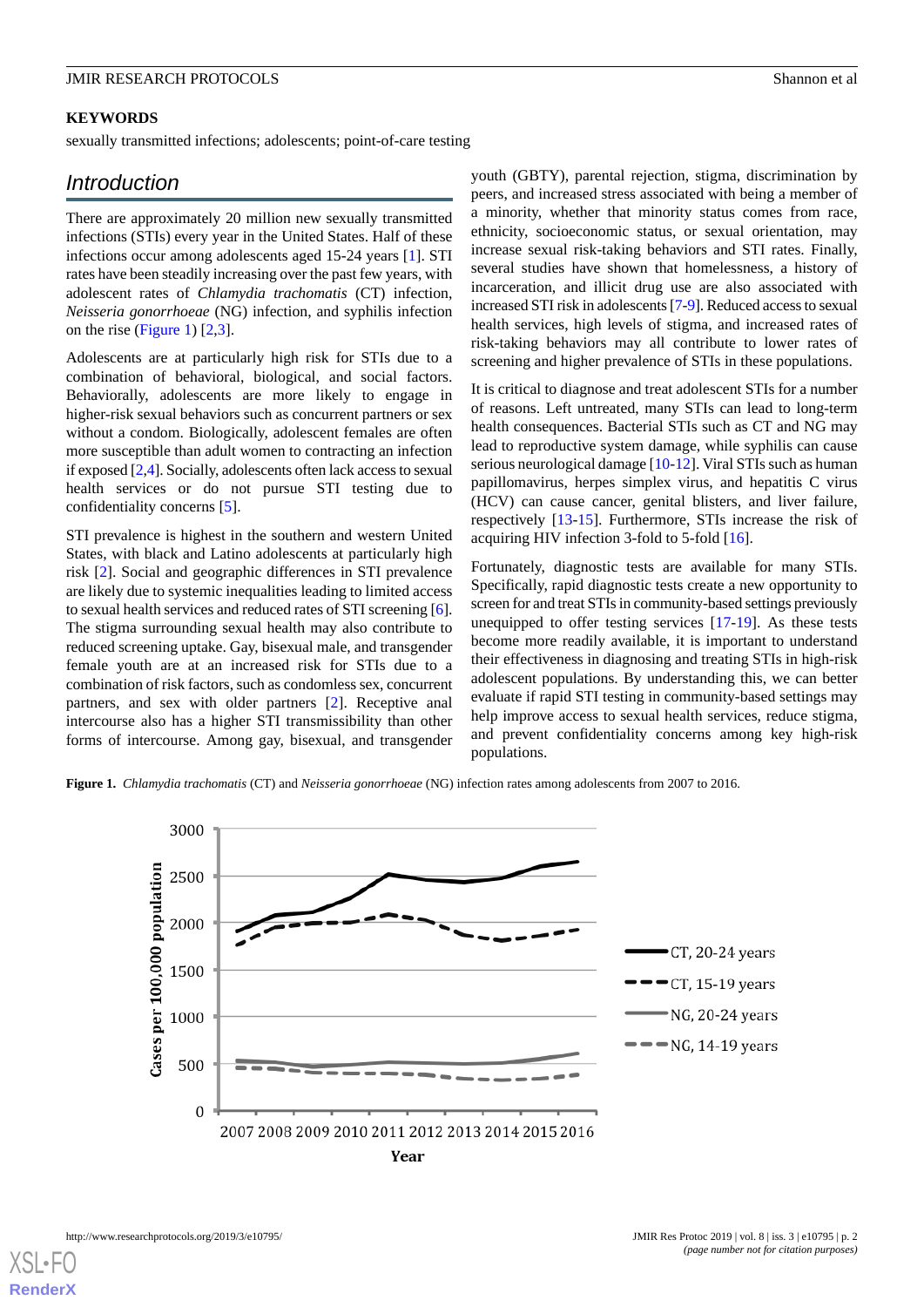In this component of the Comprehensive Adolescent Research and Engagement Studies (CARES), part of the Adolescent Medicine Trials Network (ATN) for the HIV/AIDS Interventions Research Program Grant (National Institutes of Health grant U19HD089886), we aim to evaluate the use of rapid STI testing among adolescents at community-based organizations in Los Angeles, California and New Orleans, Louisiana. Rapid STI testing will be administered to 1500 high-risk HIV-uninfected youth and 220 HIV-infected youth every 4 months over the course of 2 years. We will monitor STI prevalence, acceptability and feasibility of rapid diagnostic STI testing, and STI treatment outcomes.

## *Methods*

## **Objectives**

We are conducting rapid HIV, CT, NG, syphilis, and HCV testing among adolescents aged 15-24 years at community-based organizations in Los Angeles and New Orleans. Our partner community-based organizations cater to GBTY, homeless youth, youth with a history of mental health disorders, and youth with a history of incarceration. Study participants receive STI testing at 4-month intervals for 24 months, totaling 1 baseline visit and 6 follow-up visits. When a participant receives a positive STI test result, they are linked to care at a nearby medical clinic or provided with antibiotic treatment by the interviewing staff. We hypothesize that by providing rapid STI testing among high-risk adolescent populations, we will find STI prevalences higher than the national averages for adolescents. We intend to evaluate the acceptability of testing as the uptake of screening among eligible participants, and we intend to evaluate the feasibility of treatment as the proportion of participants who test positive for an STI and receive treatment. We expect that by providing same-day testing results and treatment, we will be able to provide quicker time to treatment and higher treatment rates than with traditional lab-based testing. We will compare our time to treatment and treatment rates with historical data from AIDS Healthcare Foundation, Los Angeles. We also intend to evaluate other treatment outcomes such as cure rates, reinfection rates, and partner treatment rates. For objectives of other components of the ATN CARES study, refer to other ATN CARES protocol papers [[20](#page-8-1)[-24](#page-8-2)]. For specific power analyses, refer to the ATN CARES paper by Swendeman et al [\[22](#page-8-3)].

## **Research Ethics and Approval**

The Institutional Review Board of the University of California, Los Angeles has approved the study protocol (16-001674-AM-00006). We will report any protocol deviations or indications of adverse events to the Institutional Review Board. The study was registered on ClinicalTrials.gov (NCT03134833) on April 28, 2017.

## **Sexually Transmitted Infection Tests**

We selected rapid STI tests according to performance, availability, and cost. [Table 1](#page-2-0) shows the sensitivity and specificity values of each test.

<span id="page-2-0"></span>**Table 1.** Sensitivities and specificities of sexually transmitted infection rapid diagnostic tests.

| Test name                                         | Sensitivity (%) | Specificity (%) |
|---------------------------------------------------|-----------------|-----------------|
| Determine HIV-1/2 Ag/Ab Combo [25]                | 99.9            | 99.8            |
| Xpert HIV-1 Qual $[26]$                           | 98.7            | 99.9            |
| Syphilis Health Check [27]                        | 71.4            | 91.5            |
| Hepatitis C Virus Rapid Antibody Test [28]        | 99.9            | 99.9            |
| Xpert CT <sup>a</sup> /NG <sup>b</sup> Assay [29] |                 |                 |
| Vaginal swabs                                     |                 |                 |
| CT                                                | 99.5            | 99.1            |
| NG                                                | 99.9            | 99.9            |
| Urine                                             |                 |                 |
| CT                                                | 98.5            | 99.8            |
| NG                                                | 98.3            | 99.9            |

<sup>a</sup>CT: *Chlamydia trachomatis.*

<sup>b</sup>NG: *Neisseria gonorrhoeae.*

HIV antigen and antibody screening are done using the Determine HIV-1/2 Ag/Ab Combo test (Alere Inc) [\(Figure 2](#page-3-0)) [[30\]](#page-8-9). This test is a point-of-care lateral flow strip that detects both HIV-1 and HIV-2 antibodies and the HIV-1 p24 antigen using 50 µL of fingerstick whole blood. The window period is 12-26 days, and results are ready in 20-40 minutes. The test is Clinical Laboratory Improvement Amendments (CLIA) waived and Food and Drug Administration (FDA) approved [[25](#page-8-4)[,31](#page-8-10)].

We will perform HIV RNA and DNA screening with the Xpert HIV-1 Qual test (Cepheid) ([Figure 3](#page-3-1)) [\[32](#page-8-11)]. The test is a point-of-care qualitative *in vitro* HIV test, detecting HIV-1 RNA and DNA. The HIV-1 Qual test requires 100 µL of whole blood, and results are available in 90 minutes [\[26\]](#page-8-5). The test is approved for use in the European Union and undergoing the approval process with the FDA. Our study is the first in the United States to use the test, and results are available as research use only.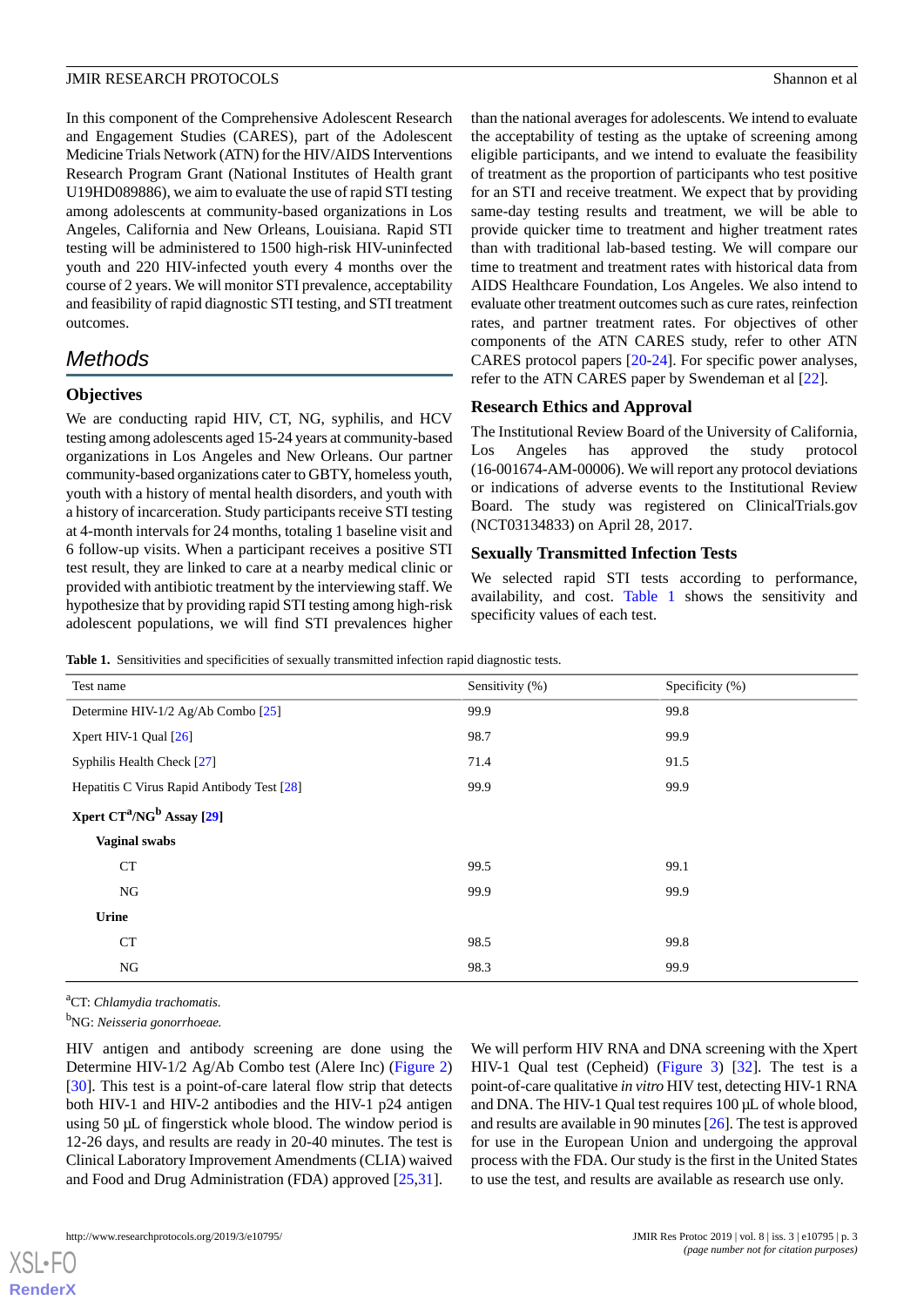<span id="page-3-0"></span>**Figure 2.** Determine HIV-1/2 Ag/Ab Combo test.



<span id="page-3-1"></span>Figure 3. GeneXpert machine used for HIV-1 Qual and CT/NG tests.



The HIV-1 Qual test can detect HIV infection an average of 5 days earlier than a p24 antigen test. Therefore, this test is done to detect acute HIV infections that we may not be able to detect with the Alere HIV test.

Syphilis screening is done using the Syphilis Health Check, a rapid point-of-care treponemal antibody test (Diagnostics Direct) ([Figure 4](#page-4-0)) [[33\]](#page-8-12). The test uses 50 µL of whole blood, and results are available in 10 minutes. The Syphilis Health Check is the only FDA-approved rapid syphilis test [[27\]](#page-8-6).

We will perform HCV screening with the HCV Rapid Antibody Test (OraSure Technologies), a rapid point-of-care assay used for the detection of HCV antibodies ([Figure 5](#page-4-1)) [\[34](#page-8-13)]. The test uses whole blood and gives results in 20-40 minutes. The test has a waiver from the CLIA and is approved by the FDA [\[28](#page-8-7)].

Finally, we will perform CT and NG screening using the Xpert CT/NG Assay (Cepheid) ([Figure 3](#page-3-1)). The test is a qualitative *in vitro* real-time polymerase chain reaction test for the detection of CT and NG. Results are available in 90 minutes [\[29](#page-8-8)]. The test is FDA approved for urine samples and vaginal swabs. However, it is also verified in accordance with CLIA for pharyngeal and rectal swabs [[35\]](#page-8-14). Male participants self-collect pharyngeal and rectal swabs as well as a urine sample, while

female participants self-collect pharyngeal, rectal, and vaginal swabs.

#### **Training**

Interviewing staff conducts all STI and HIV rapid testing at community-based recruitment sites. Interviewers are typically Bachelor of Arts-level paraprofessionals with little prior experience related to rapid diagnostic testing. Some have previously received phlebotomy training, but most receive phlebotomy training upon hiring. Interviewers receive training and certification in state-specific HIV counselor training. HIV counselor training includes training on fingerpricking, conducting different types of rapid HIV tests, interpreting results, and providing counseling regarding safe sex practices. We also coordinate specific training in Los Angeles and New Orleans for each diagnostic test. The respective diagnostic test companies (Alere, Cepheid, Diagnostics Direct, and OraSure) conduct the training. We evaluate interviewers on their ability to properly collect fingerprick blood and on their ability to correctly interpret test results. We conduct repeat diagnostic test training every 6 months to ensure interviewers continue to correctly perform tests. A binder with step-by-step test instructions is at every site in case any questions arise.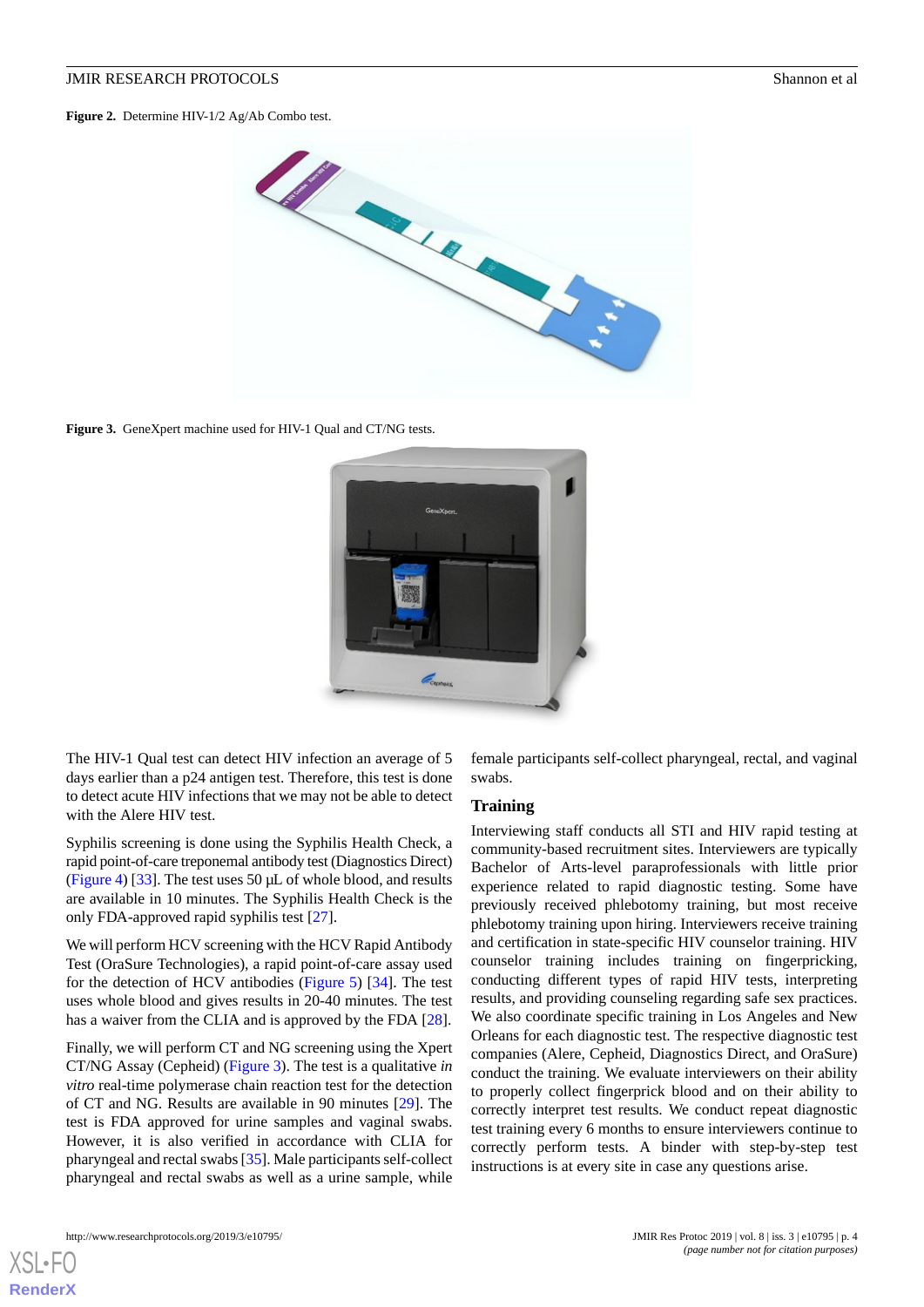<span id="page-4-0"></span>**Figure 4.** Syphilis Health Check test.



**Figure 5.** HCV Rapid Antibody Test.

<span id="page-4-1"></span>

We also train interviewers on how to instruct participants to self-collect rectal swabs, pharyngeal swabs, vaginal swabs, and urine samples. For rectal swabs, we provide an image to show the acceptable level of fecal contamination on the swab ([Figure](#page-5-0) [6\)](#page-5-0).

Interviewers use Fleshlite (Austin) models to demonstrate how to self-collect vaginal and rectal swabs [\(Figures 7](#page-5-1) and [8](#page-5-2)) [[36\]](#page-8-15), while they use a mirror to locate the tonsils and demonstrate how to self-collect a pharyngeal swab.

Finally, we train interviewers on how to administer treatment for CT and NG infections. A physician prescribes the antibiotics, and interviewers are trained by the physician on how to properly deliver antibiotic therapy. Training includes information about antibiotic mechanisms, pharmacokinetics, potential adverse effects, partner therapy, retesting, and STI counseling. Interviewers practice providing treatment using sample scenarios to demonstrate competence.

#### **Testing Flow**

While we perform HIV, CT, NG, and syphilis testing at every recruitment site, we only perform HCV testing at sites with populations at higher risk of HCV (history of incarceration or drug use). Every study participant receives every STI test unless they specifically choose to opt out. Opting out does not affect eligibility or reimbursement.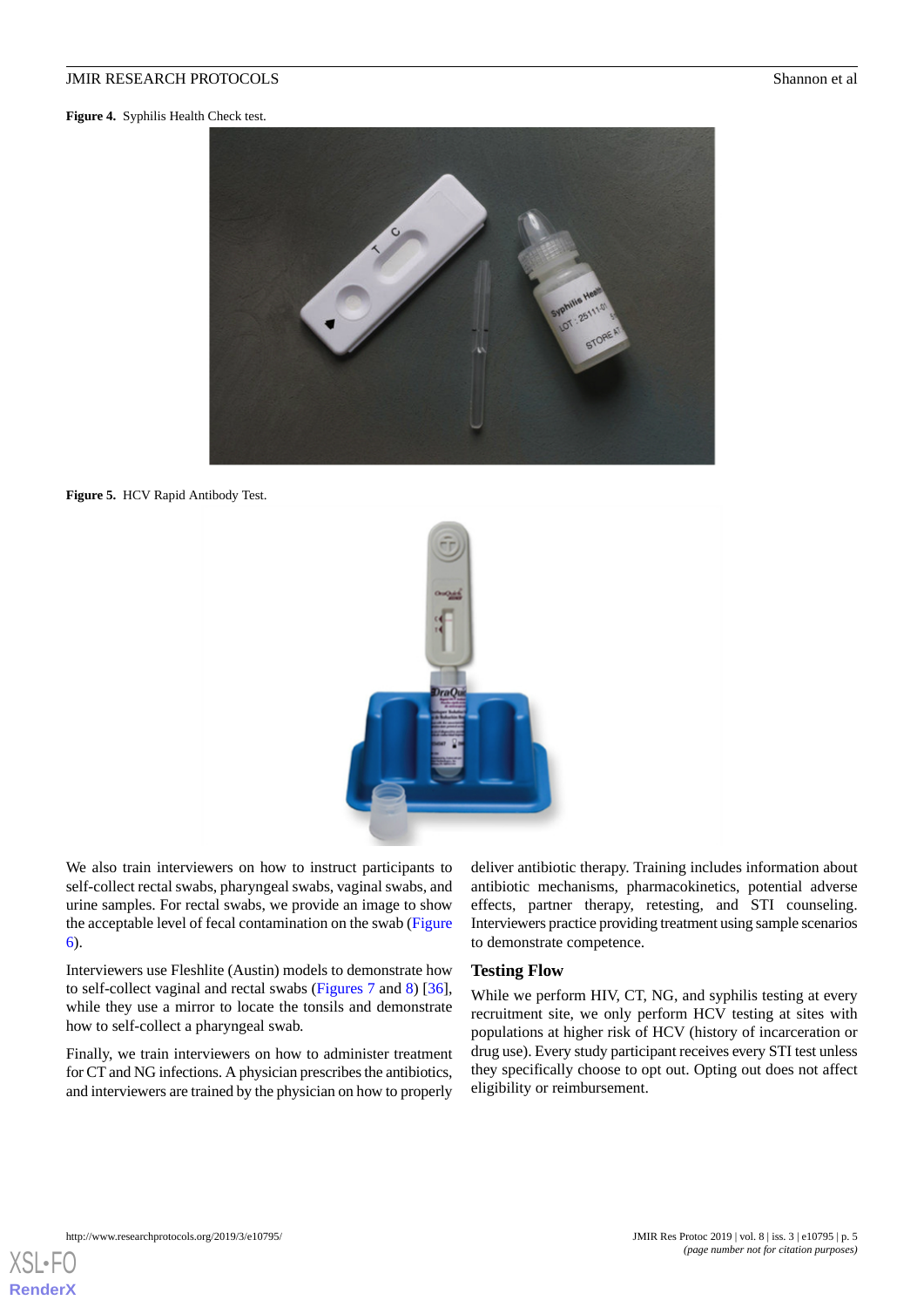<span id="page-5-0"></span>**Figure 6.** Instructions for self-collected rectal swabs. CT: *Chlamydia trachomatis*; NG: *Neisseria gonorrhoeae*.



<span id="page-5-1"></span>Figure 7. Vaginal Fleshlite used to demonstrate how to self-collect vaginal swabs.



<span id="page-5-2"></span>Figure 8. Anal Fleshlite used to demonstrate how to self-collect rectal swabs.



At baseline, the rapid HIV test is done as part of the eligibility screening to determine if the participant is HIV-infected or -uninfected. We determine eligibility based on a risk assessment, with a minimum risk score necessary for enrollment. Inclusion criteria and risk scoring are explained in detail in the ATN CARES protocol papers by Rotheram-Borus et al and Comulada et al [\[21](#page-8-16),[24\]](#page-8-2). If a participant is eligible for the study, they are enrolled and receive the additional STI testing. An interviewer with phlebotomy certification draws blood for use in the HIV RNA/DNA test, the syphilis test, and the HCV test at certain sites. The participant self-collects their urine sample or pharyngeal, rectal, and vaginal swabs. Clients are encouraged to stay until their test results are available.

Routine follow-up appointments occur at 4-month intervals for 2 years. However, if a patient reports potential STI exposure or STI symptoms to the interviewer, they will be invited for testing at any point during the study.

#### **Linkage to Care, Treatment, and Partner Management**

Participants receive their test results on the same day as the testing. Whenever possible, they are told the results in person. If the participant needs to leave their appointment before results are available, the interviewer asks the participant how they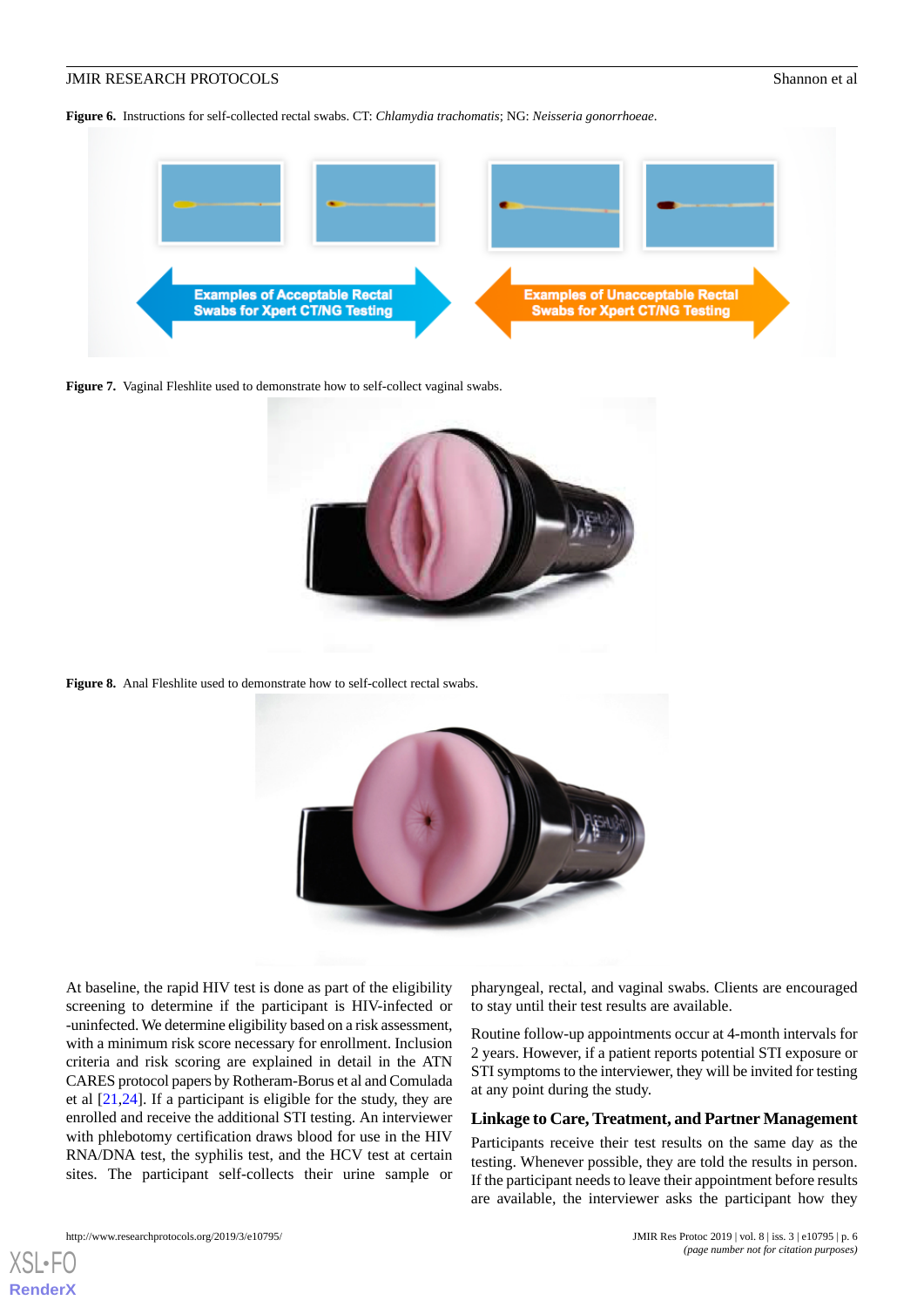would like to receive the results and then communicates the results with them through a phone call, text, or email. When a patient receives a positive test result, they are either referred to a partner medical clinic or to their primary care provider to receive treatment, or they are provided with treatment by the interviewing staff. All partner medical clinics agreed to and signed an STI treatment protocol that is in accordance with Centers for Disease Control and Prevention recommendations.

If the participant elects to seek treatment at a clinic, the interviewer works with the participant to find a clinic that is geographically convenient, and the study organizes free transport to the clinic via the Uber app. Interviewers counsel participants on the importance of partner treatment and safe sex practices. They also follow up with study participants to ensure they were able to receive treatment, and study staff obtains records of the treatment from the clinic.

For syphilis infections, we will always refer the participant to a clinical provider since follow-up blood work and a penicillin injection may be required. For CT and NG infections, it is up to the participant if they prefer to be referred to a clinic or receive same-day antibiotic treatment from the interviewing staff. The interviewers treat vaginal, urethral, and pharyngeal CT infections with 1 g oral azithromycin [\[1\]](#page-7-0). They treat rectal CT infections with 100 mg oral doxycycline twice daily for 7 days, as evidence shows doxycycline is more effective than azithromycin in treating rectal CT [[37](#page-8-17)[-40](#page-8-18)]. NG infection, while often clinically treated with 1 g oral azithromycin and an injection of 250 mg ceftriaxone, is instead treated with 1 g oral azithromycin and 400 mg oral cefixime [[1\]](#page-7-0). The treatment of concurrent CT and NG infections are according to the type of CT infection. If there is a vaginal, urethral, or pharyngeal CT infection in addition to an NG infection, treatment is 1 g oral azithromycin and 400 mg oral cefixime. If there is a rectal CT infection in addition to an NG infection, treatment is 100 mg oral doxycycline twice daily for 7 days and 400 mg oral cefixime. All treatment regimens follow Centers for Disease Control and Prevention guidelines and are effective treatment methods.

We prepackage treatment packs that include antibiotic instructions, antibiotics, physician contact information, water, and a snack. Every recruitment site has these treatment packs available. We also offer participants with a positive CT or NG result up to 10 expedited partner therapy packets according to the number of partners reported in the past 90 days [[41\]](#page-9-0). We provide the expedited partner therapy packs according to the type of infection participants test positive for as well as the type of sex they report having with their partner. For example, if a participant tests positive for urethral CT and reports insertive anal sex, we will provide doxycycline in the expedited partner therapy pack.

#### **Quality Control**

The study team monitors STI prevalence to ensure that it falls within the expected range. A research assistant performs monthly quality control testing at every testing site to confirm that all tests are functioning properly. Monthly quality control testing involves running a positive and negative control sample for each rapid STI test at each site. This ensures that the tests

correctly identify both positive and negative results. In addition to every month, we perform quality control testing whenever a new interviewer is conducting the tests, a new test lot number is received, or if the storage temperature falls outside the recommended range.

#### **Data Collection and Analysis**

Interviewing staff record STI lab results on a paper lab form as well as through CommCare, a mobile data collection platform created by Dimagi (Cambridge). We then obtain the documentation of STI treatment from the medical clinics.

Using these data, we will evaluate STI prevalence, risk factors, and HIV seroconversion rates throughout the study period. We will also evaluate successful linkage to care and treatment of positive STI cases.

#### **Moving Forward**

At the time of manuscript submission, we are in the process of making one change to our study protocol. Due to the high prevalence of a history of syphilis in our study population and the low specificity of the Syphilis Health Check, a participant with a positive Syphilis Health Check result requires additional laboratory testing. Therefore, we will obtain rapid plasma reagin titers and *Treponema pallidum* particle agglutination testing when a participant has a reactive Syphilis Health Check result. Quest Diagnostics will perform the rapid plasma reagin and *Treponema pallidum* particle agglutination tests. We anticipate that this change will significantly improve our ability to properly diagnose syphilis infections.

## *Results*

The project was funded in 2016, and enrollment will be completed in 2019. Preliminary data analysis is currently under way.

## *Discussion*

As STI prevalence in the United States continues to rise, it is critical to improve access to STI screening and treatment. This means improving the availability of acceptable and feasible screening methods, particularly for our country's highest risk populations. In this study, we use point-of-care rapid diagnostic STI tests to screen adolescents for HIV, CT/NG, syphilis, and HCV. We are recruiting and enrolling participants at local community-based organizations in Los Angeles and New Orleans that cater to homeless youth and GBTY as well as youth with histories of drug use, mental health disorders, and incarceration. By targeting that traditionally tough-to-reach, high-risk group, we hope to determine the prevalence of STIs in the population and demonstrate the acceptability and feasibility of rapid STI testing and treatment programs in community-based settings.

A limitation of our study is that we are not evaluating cost-effectiveness. The GeneXpert machines used in our study were provided by the manufacturer as part of the Xpert CT/NG and Xpert HIV-1 Qual cartridge purchase agreement. While the machines themselves are expensive, they are cheaper than commercial laboratories. Moving forward, it would be

```
XSJ \cdot FRenderX
```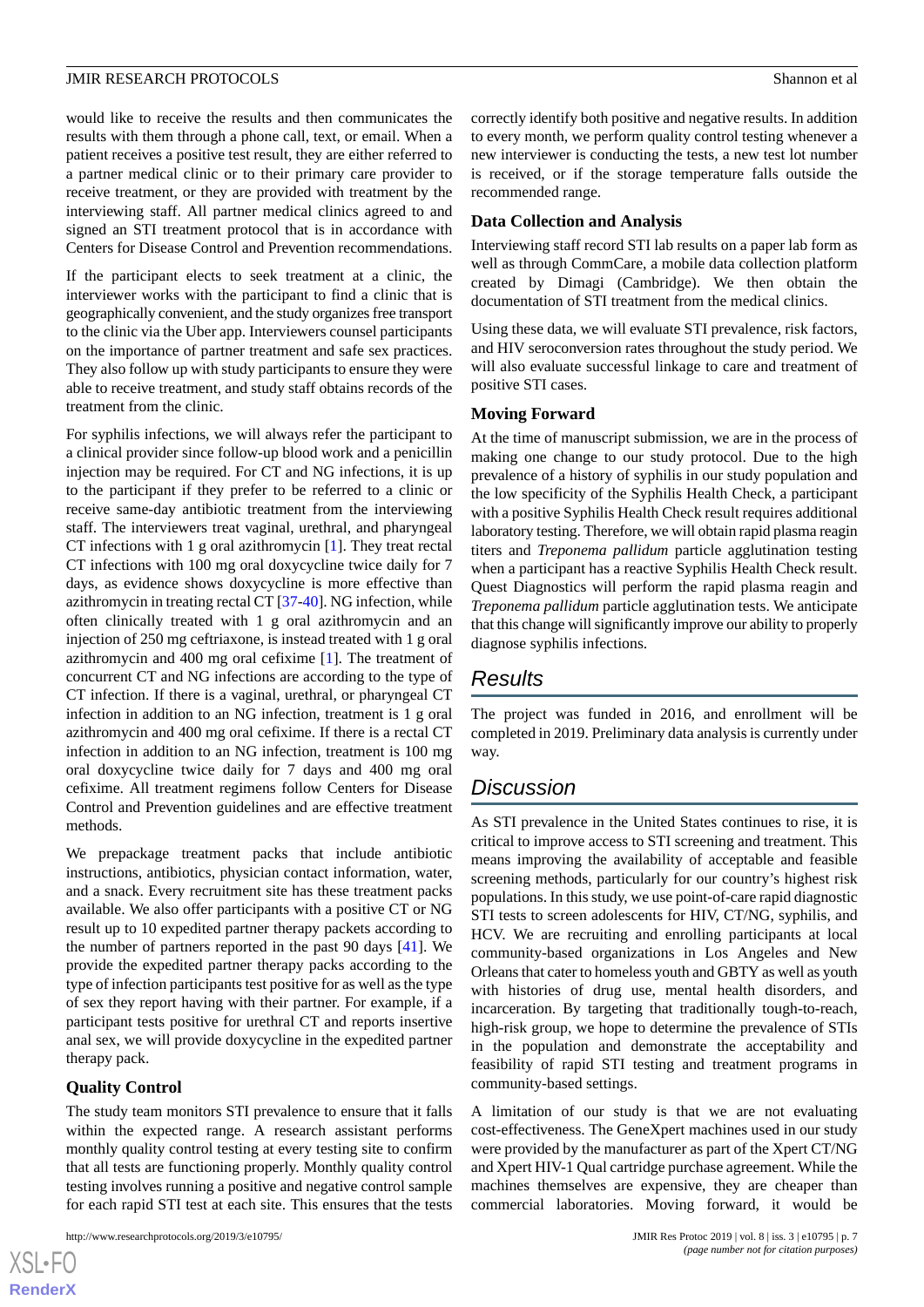advantageous to evaluate the cost-effectiveness of rapid STI testing in community-based settings.

### **Acknowledgments**

CARES is a program project grant funded by the ATN for the HIV/AIDS Interventions Research Program Grant at the National Institutes of Health (U19HD089886). The Eunice Kennedy National Institute of Child Health and Human Development is the primary funder of this network, with the support of the National Institute of Mental Health, National Institute on Drug Abuse, and National Institute on Minority Health and Health Disparities.

The members of Adolescent Medicine Trials Network CARES are M Isabel Fernandez, Leslie Kozina, Manuel Ocasio, W Scott Comulada, Robert E Weiss, Ronald Brookmeyer, Wenze Tang, Karin Nielsen, Yvonne Bryson, Tara Kerin, Ruth Cortado, Kate Mitchell, Elizabeth Mayfield Arnold, Norweeta Milburn, Dallas Swendeman, Cathy Reback, Marguerita Lightfoot, and Danielle Harris.

### **Conflicts of Interest**

None declared.

#### <span id="page-7-0"></span>**References**

- <span id="page-7-1"></span>1. Workowski KA, Bolan GA, CDC. Sexually transmitted diseases treatment guidelines, 2015. MMWR Recomm Rep 2015 Jun 05;64(RR-03):1-137 [[FREE Full text](https://www.cdc.gov/mmwr/preview/mmwrhtml/rr6403a1.htm)] [Medline: [26042815](http://www.ncbi.nlm.nih.gov/entrez/query.fcgi?cmd=Retrieve&db=PubMed&list_uids=26042815&dopt=Abstract)]
- <span id="page-7-3"></span><span id="page-7-2"></span>2. Centers for Disease Control and Prevention. 2017. Sexually transmitted disease surveillance 2016 URL: [https://www.](https://www.cdc.gov/std/stats16/default.htm) [cdc.gov/std/stats16/default.htm](https://www.cdc.gov/std/stats16/default.htm) [accessed 2018-04-17] [\[WebCite Cache ID 6ykkjseUb\]](http://www.webcitation.org/

                                6ykkjseUb)
- <span id="page-7-4"></span>3. Shannon CL, Klausner JD. The growing epidemic of sexually transmitted infections in adolescents: a neglected population. Curr Opin Pediatr 2018 Feb;30(1):137-143. [doi: [10.1097/MOP.0000000000000578\]](http://dx.doi.org/10.1097/MOP.0000000000000578) [Medline: [29315111](http://www.ncbi.nlm.nih.gov/entrez/query.fcgi?cmd=Retrieve&db=PubMed&list_uids=29315111&dopt=Abstract)]
- 4. Burchell AN, Winer RL, de Sanjosé S, Franco EL. Chapter 6: Epidemiology and transmission dynamics of genital HPV infection. Vaccine 2006 Aug 31;24 Suppl 3:S3/52-S3/61. [doi: [10.1016/j.vaccine.2006.05.031](http://dx.doi.org/10.1016/j.vaccine.2006.05.031)] [Medline: [16950018\]](http://www.ncbi.nlm.nih.gov/entrez/query.fcgi?cmd=Retrieve&db=PubMed&list_uids=16950018&dopt=Abstract)
- <span id="page-7-6"></span><span id="page-7-5"></span>5. Leichliter JS, Copen C, Dittus PJ. Confidentiality Issues and Use of Sexually Transmitted Disease Services Among Sexually Experienced Persons Aged 15-25 Years - United States, 2013-2015. MMWR Morb Mortal Wkly Rep 2017 Mar 10;66(9):237-241 [[FREE Full text](https://dx.doi.org/10.15585/mmwr.mm6609a1)] [doi: [10.15585/mmwr.mm6609a1\]](http://dx.doi.org/10.15585/mmwr.mm6609a1) [Medline: [28278143\]](http://www.ncbi.nlm.nih.gov/entrez/query.fcgi?cmd=Retrieve&db=PubMed&list_uids=28278143&dopt=Abstract)
- 6. Hogben M, Leichliter JS. Social determinants and sexually transmitted disease disparities. Sex Transm Dis 2008 Dec;35(12 Suppl):S13-S18. [doi: [10.1097/OLQ.0b013e31818d3cad\]](http://dx.doi.org/10.1097/OLQ.0b013e31818d3cad) [Medline: [18936725](http://www.ncbi.nlm.nih.gov/entrez/query.fcgi?cmd=Retrieve&db=PubMed&list_uids=18936725&dopt=Abstract)]
- <span id="page-7-7"></span>7. Caccamo A, Kachur R, Williams SP. Narrative Review: Sexually Transmitted Diseases and Homeless Youth-What Do We Know About Sexually Transmitted Disease Prevalence and Risk? Sex Transm Dis 2017 Aug;44(8):466-476 [[FREE Full](http://europepmc.org/abstract/MED/28703725) [text](http://europepmc.org/abstract/MED/28703725)] [doi: [10.1097/OLQ.0000000000000633\]](http://dx.doi.org/10.1097/OLQ.0000000000000633) [Medline: [28703725\]](http://www.ncbi.nlm.nih.gov/entrez/query.fcgi?cmd=Retrieve&db=PubMed&list_uids=28703725&dopt=Abstract)
- <span id="page-7-8"></span>8. Thomas JC, Torrone E. Incarceration as forced migration: effects on selected community health outcomes. Am J Public Health 2008 Sep;98(9 Suppl):S181-S184. [Medline: [18687611\]](http://www.ncbi.nlm.nih.gov/entrez/query.fcgi?cmd=Retrieve&db=PubMed&list_uids=18687611&dopt=Abstract)
- 9. Tapert SF, Aarons GA, Sedlar GR, Brown SA. Adolescent substance use and sexual risk-taking behavior. J Adolesc Health 2001 Mar;28(3):181-189. [Medline: [11226840](http://www.ncbi.nlm.nih.gov/entrez/query.fcgi?cmd=Retrieve&db=PubMed&list_uids=11226840&dopt=Abstract)]
- <span id="page-7-10"></span><span id="page-7-9"></span>10. Centers for Disease Control and Prevention. 2017. Chlamydia - CDC Fact Sheet URL: [https://www.cdc.gov/std/chlamydia/](https://www.cdc.gov/std/chlamydia/stdfact-chlamydia.htm) [stdfact-chlamydia.htm](https://www.cdc.gov/std/chlamydia/stdfact-chlamydia.htm) [accessed 2018-04-17] [\[WebCite Cache ID 6yklK0jBp\]](http://www.webcitation.org/

                                6yklK0jBp)
- 11. Centers for Disease Control and Prevention. 2016. Gonorrhea CDC Fact Sheet URL: [https://www.cdc.gov/std/gonorrhea/](https://www.cdc.gov/std/gonorrhea/stdfact-gonorrhea.htm) [stdfact-gonorrhea.htm](https://www.cdc.gov/std/gonorrhea/stdfact-gonorrhea.htm) [accessed 2018-04-17] [\[WebCite Cache ID 6yklNzR4o](http://www.webcitation.org/

                                6yklNzR4o)]
- <span id="page-7-11"></span>12. Centers for Disease Control and Prevention. 2017. Syphilis - CDC Fact Sheet URL: [https://www.cdc.gov/std/syphilis/](https://www.cdc.gov/std/syphilis/stdfact-syphilis.htm) [stdfact-syphilis.htm](https://www.cdc.gov/std/syphilis/stdfact-syphilis.htm) [accessed 2018-04-17] [[WebCite Cache ID 6yklXNiLv\]](http://www.webcitation.org/

                                6yklXNiLv)
- <span id="page-7-12"></span>13. Centers for Disease Control and Prevention. 2017. Genital HPV Infection - CDC Fact Sheet URL: [https://www.cdc.gov/](https://www.cdc.gov/std/hpv/stdfact-hpv.htm) [std/hpv/stdfact-hpv.htm](https://www.cdc.gov/std/hpv/stdfact-hpv.htm) [accessed 2018-04-17] [\[WebCite Cache ID 75G7LmgG4](http://www.webcitation.org/

                                75G7LmgG4)]
- <span id="page-7-13"></span>14. Centers for Disease Control and Prevention. 2017. Genital Herpes - CDC Fact Sheet URL: [https://www.cdc.gov/std/herpes/](https://www.cdc.gov/std/herpes/stdfact-herpes.htm) [stdfact-herpes.htm](https://www.cdc.gov/std/herpes/stdfact-herpes.htm) [accessed 2019-01-15] [[WebCite Cache ID 75ScVgyPN\]](http://www.webcitation.org/

                                75ScVgyPN)
- 15. Centers for Disease Control and Prevention. 2017. Hepatitis C General Information URL: [https://www.cdc.gov/hepatitis/](https://www.cdc.gov/hepatitis/HCV/PDFs/HepCGeneralFactSheet.pdf) [HCV/PDFs/HepCGeneralFactSheet.pdf](https://www.cdc.gov/hepatitis/HCV/PDFs/HepCGeneralFactSheet.pdf) [accessed 2018-04-17] [[WebCite Cache ID 6yklx8XuJ](http://www.webcitation.org/

                                6yklx8XuJ)]
- 16. Galvin SR, Cohen MS. The role of sexually transmitted diseases in HIV transmission. Nat Rev Microbiol 2004 Jan;2(1):33-42. [doi: [10.1038/nrmicro794\]](http://dx.doi.org/10.1038/nrmicro794) [Medline: [15035007\]](http://www.ncbi.nlm.nih.gov/entrez/query.fcgi?cmd=Retrieve&db=PubMed&list_uids=15035007&dopt=Abstract)
- 17. Herbst DCS, Bristow CC, Joseph DD, Klausner JD. A Systematic Review of Point of Care Testing for Chlamydia trachomatis, Neisseria gonorrhoeae, and Trichomonas vaginalis. Infect Dis Obstet Gynecol 2016;2016:4386127 [[FREE Full text\]](https://dx.doi.org/10.1155/2016/4386127) [doi: [10.1155/2016/4386127\]](http://dx.doi.org/10.1155/2016/4386127) [Medline: [27313440](http://www.ncbi.nlm.nih.gov/entrez/query.fcgi?cmd=Retrieve&db=PubMed&list_uids=27313440&dopt=Abstract)]
- 18. Kelly H, Coltart CEM, Pant PN, Klausner JD, Unemo M, Toskin I, et al. Systematic reviews of point-of-care tests for the diagnosis of urogenital infections. Sex Transm Infect 2017 Dec;93(S4):S22-S30 [[FREE Full text](http://sti.bmj.com/cgi/pmidlookup?view=long&pmid=29223960)] [doi: [10.1136/sextrans-2016-053067](http://dx.doi.org/10.1136/sextrans-2016-053067)] [Medline: [29223960\]](http://www.ncbi.nlm.nih.gov/entrez/query.fcgi?cmd=Retrieve&db=PubMed&list_uids=29223960&dopt=Abstract)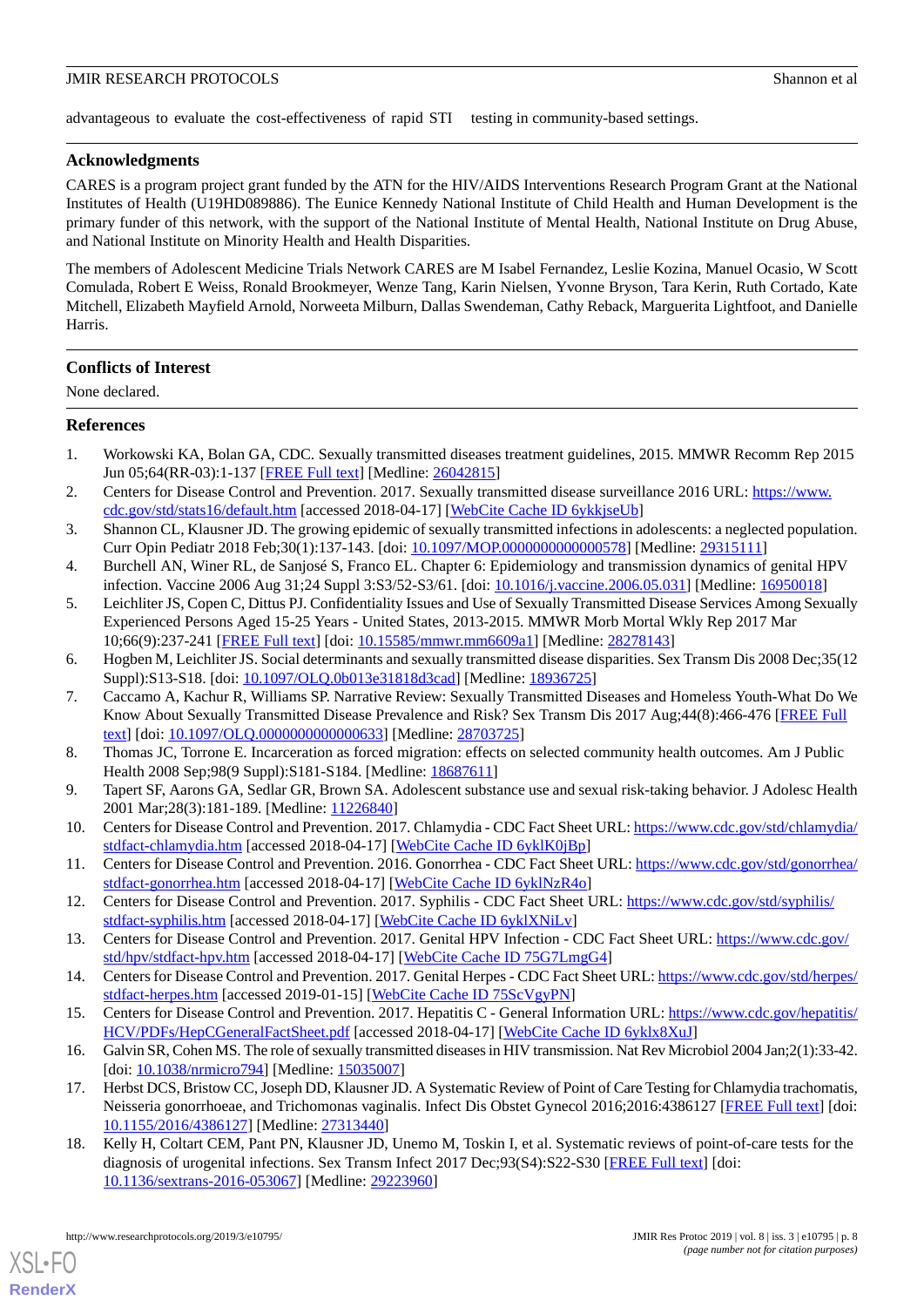- <span id="page-8-0"></span>19. Guy RJ, Causer LM, Klausner JD, Unemo M, Toskin I, Azzini AM, et al. Performance and operational characteristics of point-of-care tests for the diagnosis of urogenital gonococcal infections. Sex Transm Infect 2017 Dec;93(S4):S16-S21 [[FREE Full text](http://sti.bmj.com/cgi/pmidlookup?view=long&pmid=29223959)] [doi: [10.1136/sextrans-2017-053192](http://dx.doi.org/10.1136/sextrans-2017-053192)] [Medline: [29223959\]](http://www.ncbi.nlm.nih.gov/entrez/query.fcgi?cmd=Retrieve&db=PubMed&list_uids=29223959&dopt=Abstract)
- <span id="page-8-1"></span>20. Nielsen-Saines K, Mitchell K, Kerin T, Fournier J, Kozina L, Andrews B, Adolescent Medicine Trials Network (ATN) CARES Team, Mobilizing Minds Research Group. Acute HIV Infection in Youth: Protocol for the Adolescent Trials Network 147 (ATN147) Comprehensive Adolescent Research and Engagement Studies (CARES) Study. JMIR Res Protoc 2019 Jan 16;8(1):e10807 [\[FREE Full text\]](http://www.researchprotocols.org/2019/1/e10807/) [doi: [10.2196/10807](http://dx.doi.org/10.2196/10807)] [Medline: [30650057](http://www.ncbi.nlm.nih.gov/entrez/query.fcgi?cmd=Retrieve&db=PubMed&list_uids=30650057&dopt=Abstract)]
- <span id="page-8-16"></span>21. Rotheram MJ, Fernandez MI, Lee SJ, Abdalian SE, Kozina L, Koussa M, Adolescent Medicine Trials Network (ATN) CARES Team. Strategies to Treat and Prevent HIV in the United States for Adolescents and Young Adults: Protocol for a Mixed-Methods Study. JMIR Res Protoc 2019 Jan 21;8(1):e10759 [\[FREE Full text\]](http://www.researchprotocols.org/2019/1/e10759/) [doi: [10.2196/10759](http://dx.doi.org/10.2196/10759)] [Medline: [30664482](http://www.ncbi.nlm.nih.gov/entrez/query.fcgi?cmd=Retrieve&db=PubMed&list_uids=30664482&dopt=Abstract)]
- <span id="page-8-3"></span>22. Swendeman D, Arnold EM, Harris D, Comulada WS, Reback C, Kozina L, et al. What strategies are enough to protect youth from HIV: Automated messaging and self-monitoring, peer social media networks, or interpersonal coaching? (Preprint). JMIR Res Prot 2018. [doi: [10.2196/preprints.11165](http://dx.doi.org/10.2196/preprints.11165)]
- <span id="page-8-2"></span>23. Arnold E, Swendeman D, Harris D, Fournier J, Kozina L, Abdalian S, Adolescent Medicine Trials Network CARES Team. The Stepped Care Intervention to Suppress Viral Load in Youth Living With HIV: Protocol for a Randomized Controlled Trial. JMIR Res Protoc 2019 Dec 27;8(2):e10791 [[FREE Full text](http://www.researchprotocols.org/2019/2/e10791/)] [doi: [10.2196/10791](http://dx.doi.org/10.2196/10791)] [Medline: [30810536](http://www.ncbi.nlm.nih.gov/entrez/query.fcgi?cmd=Retrieve&db=PubMed&list_uids=30810536&dopt=Abstract)]
- <span id="page-8-4"></span>24. Comulada W, Tang W, Swendeman D, Cooper A, Wacksman J, Adolescent Medicine Trials Network (ATN) CARES Team. Development of an Electronic Data Collection System to Support a Large-Scale HIV Behavioral Intervention Trial: Protocol for an Electronic Data Collection System. JMIR Res Protoc 2018 Dec 14;7(12):e10777 [[FREE Full text](http://www.researchprotocols.org/2018/12/e10777/)] [doi: [10.2196/10777\]](http://dx.doi.org/10.2196/10777) [Medline: [30552083\]](http://www.ncbi.nlm.nih.gov/entrez/query.fcgi?cmd=Retrieve&db=PubMed&list_uids=30552083&dopt=Abstract)
- <span id="page-8-6"></span><span id="page-8-5"></span>25. Alere Medical Co Ltd. Determine - HIV-1/2 Ag/Ab Combo URL: [https://www.alere.com/en/home/product-details/](https://www.alere.com/en/home/product-details/determine-1-2-ag-ab-combo-us.html) [determine-1-2-ag-ab-combo-us.html](https://www.alere.com/en/home/product-details/determine-1-2-ag-ab-combo-us.html) [accessed 2018-04-17] [[WebCite Cache ID 6ykmXqSPf\]](http://www.webcitation.org/

                                6ykmXqSPf)
- 26. Cepheid. Xpert HIV-1 Qual URL:<http://www.cepheid.com/en/cepheid-solutions/clinical-ivd-tests/virology/xpert-hiv-1-qual> [accessed 2018-04-17] [\[WebCite Cache ID 6ykmgy6kM\]](http://www.webcitation.org/

                                6ykmgy6kM)
- <span id="page-8-8"></span><span id="page-8-7"></span>27. Diagnostics Direct, LLC. Syphilis Health Check URL: [https://www.diagnosticsdirect2u.com/images/PDF/SHC%20products/](https://www.diagnosticsdirect2u.com/images/PDF/SHC%20products/Syphilis%20Health%20Check%20%20test_PI%20rev%20N_121014_Final[1].pdf) [Syphilis%20Health%20Check%20%20test\\_PI%20rev%20N\\_121014\\_Final\[1\].pdf](https://www.diagnosticsdirect2u.com/images/PDF/SHC%20products/Syphilis%20Health%20Check%20%20test_PI%20rev%20N_121014_Final[1].pdf) [accessed 2018-04-17] [[WebCite Cache](http://www.webcitation.org/

                                6ykmmqkJJ) [ID 6ykmmqkJJ\]](http://www.webcitation.org/

                                6ykmmqkJJ)
- <span id="page-8-9"></span>28. OraQuick. HCV Rapid Antibody Test URL: [http://www.testhepc.com/assets/base/thc2/downloads/](http://www.testhepc.com/assets/base/thc2/downloads/OraQuick_HCV_Step-by-Step.pdf) [OraQuick\\_HCV\\_Step-by-Step.pdf](http://www.testhepc.com/assets/base/thc2/downloads/OraQuick_HCV_Step-by-Step.pdf)[\[WebCite Cache ID 6ykmuMT81](http://www.webcitation.org/

                                6ykmuMT81)]
- <span id="page-8-10"></span>29. Cepheid. Xpert CT/NG Assay URL:<http://www.cepheid.com/us/cepheid-solutions/clinical-ivd-tests/sexual-health/xpert-ct-ng> [accessed 2018-04-17] [\[WebCite Cache ID 6ykmz0NnK\]](http://www.webcitation.org/

                                6ykmz0NnK)
- <span id="page-8-11"></span>30. Trans-Continental Medical Products Limited. URL: [http://www.transcontinentalmedicalproducts.com/product/](http://www.transcontinentalmedicalproducts.com/product/alere-hiv-combo/) [alere-hiv-combo/](http://www.transcontinentalmedicalproducts.com/product/alere-hiv-combo/) [accessed 2018-04-18] [\[WebCite Cache ID 6yl5ChYLy](http://www.webcitation.org/

                                6yl5ChYLy)]
- <span id="page-8-12"></span>31. Renault CA, Hall C, Kent CK, Klausner JD. Use of NAATs for STD diagnosis of GC and CT in non-FDA -cleared anatomic specimens. MLO Med Lab Obs 2006 Jul;38(7):10, 12-16, 21. [Medline: [16918168](http://www.ncbi.nlm.nih.gov/entrez/query.fcgi?cmd=Retrieve&db=PubMed&list_uids=16918168&dopt=Abstract)]
- <span id="page-8-13"></span>32. ResearchGate. Cepheid Inc URL: [https://www.researchgate.net/figure/](https://www.researchgate.net/figure/Cepheid-Inc-GeneXpertR-IV-System-GX-4-with-four-independent-modules-for-processing_fig11_318597311) [Cepheid-Inc-GeneXpertR-IV-System-GX-4-with-four-independent-modules-for-processing\\_fig11\\_318597311](https://www.researchgate.net/figure/Cepheid-Inc-GeneXpertR-IV-System-GX-4-with-four-independent-modules-for-processing_fig11_318597311) [accessed 2018-04-18] [\[WebCite Cache ID 6yl5FZqS7](http://www.webcitation.org/

                                6yl5FZqS7)]
- <span id="page-8-14"></span>33. Trinity Biotech. URL: <https://www.trinitybiotech.com/products/syphilis-health-check-3/> [accessed 2018-04-17] [\[WebCite](http://www.webcitation.org/

                                6ykzUbohx) [Cache ID 6ykzUbohx\]](http://www.webcitation.org/

                                6ykzUbohx)
- <span id="page-8-17"></span><span id="page-8-15"></span>34. Hepatitis C Online. URL:<https://www.hepatitisc.uw.edu/go/screening-diagnosis/diagnostic-testing/core-concept/all> [accessed 2018-04-17] [\[WebCite Cache ID 6ykziPe28](http://www.webcitation.org/

                                6ykziPe28)]
- 35. Bristow CC, McGrath MR, Cohen AC, Anderson LJ, Gordon KK, Klausner JD. Comparative Evaluation of 2 Nucleic Acid Amplification Tests for the Detection of Chlamydia trachomatis and Neisseria gonorrhoeae at Extragenital Sites. Sex Transm Dis 2017 Jul;44(7):398-400. [doi: [10.1097/OLQ.0000000000000627](http://dx.doi.org/10.1097/OLQ.0000000000000627)] [Medline: [28604481\]](http://www.ncbi.nlm.nih.gov/entrez/query.fcgi?cmd=Retrieve&db=PubMed&list_uids=28604481&dopt=Abstract)
- 36. FleshFan. URL:<http://fleshfan.com/fleshlight-buying-guide/> [accessed 2018-04-17] [[WebCite Cache ID 6yl0G1Uvq\]](http://www.webcitation.org/

                 6yl0G1Uvq)
- 37. Steedman NM, McMillan A. Treatment of asymptomatic rectal Chlamydia trachomatis: is single-dose azithromycin effective? Int J STD AIDS 2009 Jan;20(1):16-18. [doi: [10.1258/ijsa.2008.008211\]](http://dx.doi.org/10.1258/ijsa.2008.008211) [Medline: [19103887](http://www.ncbi.nlm.nih.gov/entrez/query.fcgi?cmd=Retrieve&db=PubMed&list_uids=19103887&dopt=Abstract)]
- <span id="page-8-18"></span>38. Elgalib A, Alexander S, Tong CYW, White JA. Seven days of doxycycline is an effective treatment for asymptomatic rectal Chlamydia trachomatis infection. Int J STD AIDS 2011 Aug;22(8):474-477. [doi: [10.1258/ijsa.2011.011134\]](http://dx.doi.org/10.1258/ijsa.2011.011134) [Medline: [21764781](http://www.ncbi.nlm.nih.gov/entrez/query.fcgi?cmd=Retrieve&db=PubMed&list_uids=21764781&dopt=Abstract)]
- 39. Hathorn E, Opie C, Goold P. What is the appropriate treatment for the management of rectal Chlamydia trachomatis in men and women? Sex Transm Infect 2012 Aug;88(5):352-354. [doi: [10.1136/sextrans-2011-050466\]](http://dx.doi.org/10.1136/sextrans-2011-050466) [Medline: [22517887](http://www.ncbi.nlm.nih.gov/entrez/query.fcgi?cmd=Retrieve&db=PubMed&list_uids=22517887&dopt=Abstract)]
- 40. Khosropour CM, Dombrowski JC, Barbee LA, Manhart LE, Golden MR. Comparing azithromycin and doxycycline for the treatment of rectal chlamydial infection: a retrospective cohort study. Sex Transm Dis 2014 Feb;41(2):79-85 [[FREE](http://europepmc.org/abstract/MED/24413484) [Full text\]](http://europepmc.org/abstract/MED/24413484) [doi: [10.1097/OLQ.0000000000000088\]](http://dx.doi.org/10.1097/OLQ.0000000000000088) [Medline: [24413484](http://www.ncbi.nlm.nih.gov/entrez/query.fcgi?cmd=Retrieve&db=PubMed&list_uids=24413484&dopt=Abstract)]